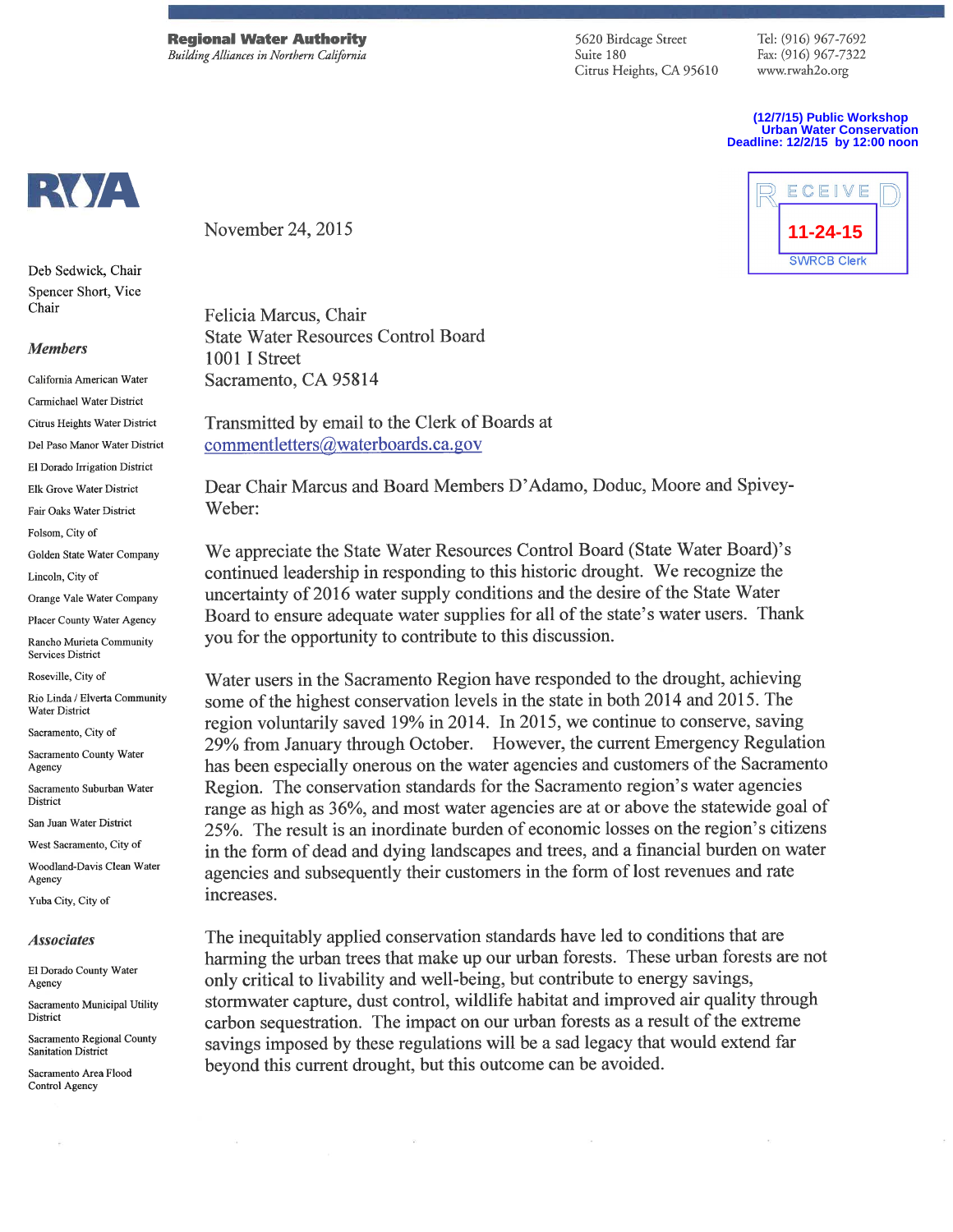Letter to Felicia Marcus, Chair **State Water Resources Control Board** November 24, 2015 Page two of two

We recommend the following modifications to the Emergency Regulation, should it be extended into 2016, to reduce the inequity between regions of the state, while still reaching the state's goals.

- The regulation should include a relatively simple adjustment to water agencies'  $\bullet$ conservation standards to recognize the vast climatic differences in the state, similar to what the Regional Water Authority and the Association of California Water Agencies recommended to the State Water Board when the Emergency Regulation was first developed in early 2015.
- The regulation should recognize and promote regional water conservation efforts, by  $\bullet$ providing for a regional compliance option to meet conservation standards.
- The regulation should recognize the past development of drought resilient supplies in setting conservation standards.
- The regulation must be flexible and responsive to dynamic hydrologic conditions through  $\bullet$ the winter and spring of 2016.

When the Emergency Regulation was developed and adopted last spring, time was of the essence. The vast majority of water agencies responded by meeting or exceeding their assigned conservation standards over the critical summer months. We appreciate the State Water Board's commitment to taking the time necessary to improve the Emergency Regulation should it be extended. The Regional Water Authority and the Sacramento region's water agencies share the State Water Board's desire to effectively respond to this historical drought. We continue to invest in both long-term and drought conservation efforts. We support extending appropriate Emergency Regulations if the ongoing drought constrains water supplies in our region. The modification of the Emergency Regulation to incorporate the effects of climate on water use and the addition of the regional compliance option will increase equity and flexibility for water agencies and will ultimately allow for a more effective statewide drought response.

Per the State Water Board's request, detailed responses to the three questions in the Notice of Public Workshop dated November 6, 2015 are provided below.

Thank you for the opportunity to provide our comments. We look forward to continuing this important and timely discussion.

Sincerely,

John Woodling **Executive Director Regional Water Authority**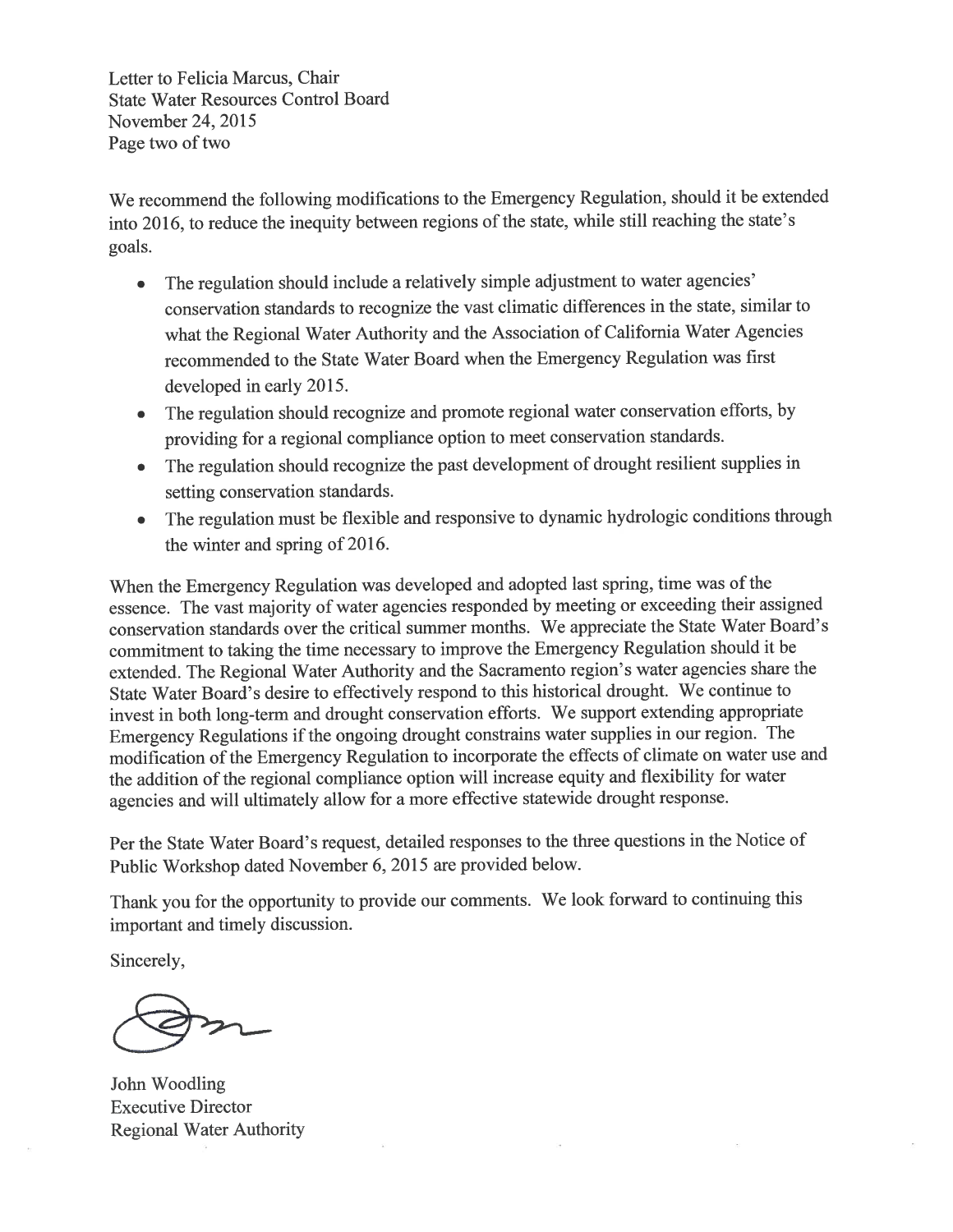# **ATTACHMENT**

### **1. What elements of the existing Emergency Regulation, if any, should be modified in an extended Emergency Regulation?**

**Climate Adjustment** - Any extended Emergency Regulation should be modified to recognize the effects of climate on water use by adjusting water agency conservation standards based on their relative evaportranspiration (ET) rates as compared to a statewide average ET rate. For example, water agencies with higher ET rates compared to the state average ET would receive a reduction in their current conservation standard. This modification would more accurately assess inefficient outdoor water use by first accounting for the differing biological water requirements of landscapes throughout the state. A low water use landscape still requires more water to survive in hotter, drier areas of the state when compared to cooler, wetter areas. More water doesn't correspond to waste.

In the Sacramento region, water use doubles in the summer when compared to winter water use. This seasonal change in demand increases a water agency's residential gallons per capita per day (R-GPCD) monthly figure in the summer months when compared to winter months and contributes to a higher yearly average R-GPCD. A climate adjustment will even out this variation in water demand and will result in all Californians making comparable commitments to water conservation. Inland residents shouldn't be expected to replace dead landscapes and lose trees, while those on the coast aren't similarly expected to stress their landscapes beyond recovery. The state has a vested interest in ensuring that landscapes survive the drought statewide.

The inequity of the current Emergency Regulation is exacerbated by the metric used for conservation standard setting. The Emergency Regulation applies a conservation standard based on peak summer water use, but that same standard must be achieved throughout the June through February period. Such a standard does not reflect the differences in seasonal water use in California (Figures). Water use directly varies with seasonal weather patterns, especially in inland areas. As a result, conservation standards as high as 36%, based on high summer water use, must be maintained throughout the fall and winter. Coastal communities are not impacted by this condition as their water use remains more uniform throughout the year.



With the recent reporting, the State Water Board now has a wider range of monthly R-GPCD figures. We recommend that the individual water agency R-GPCD figures that serve as the basis for assigning conservation standards be recalculated based on annual, rather than seasonal water use.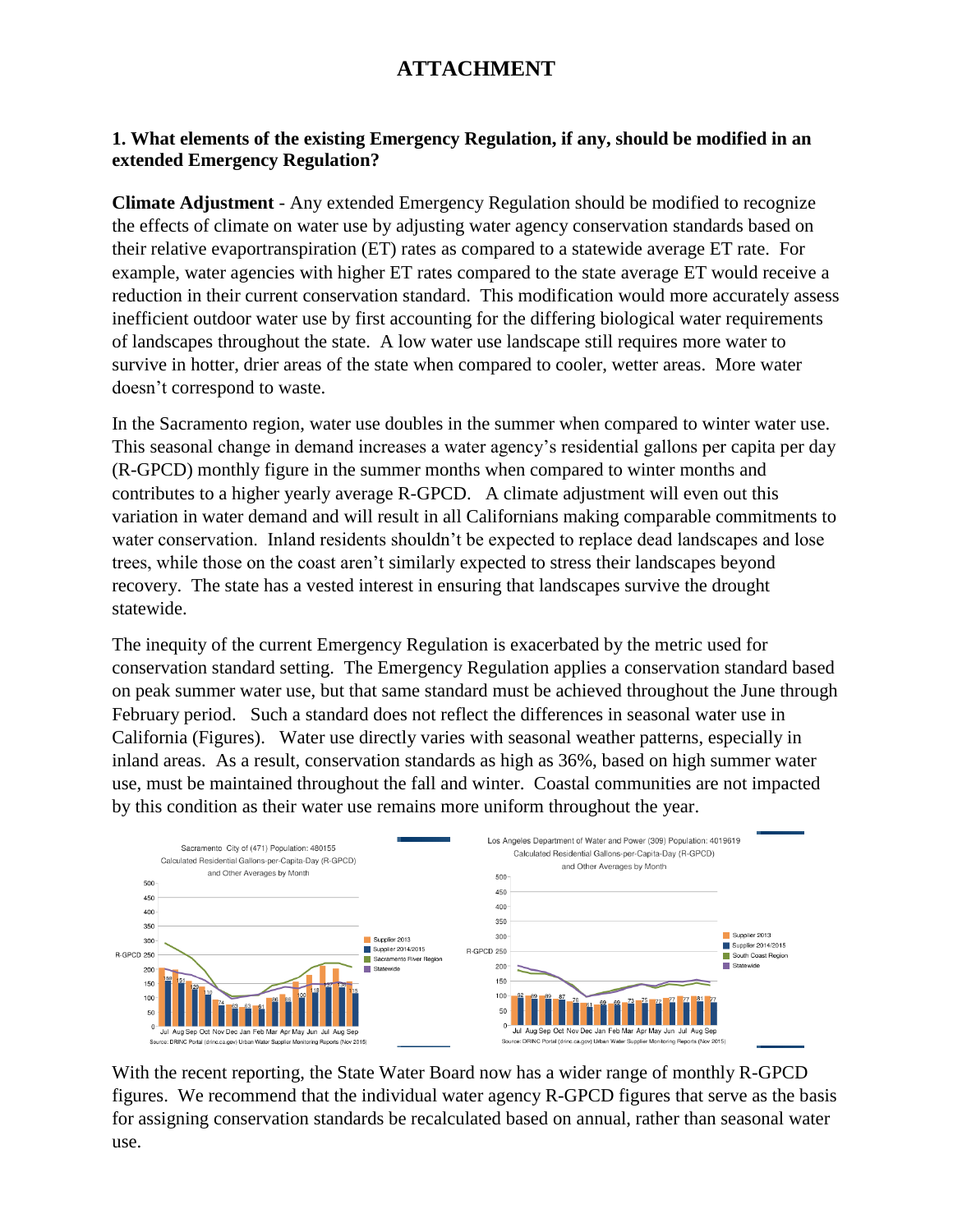These adjustments to recognize climate as a driver of water use will increase the equity of the Emergency Regulation. They can be fairly applied to all water agencies. No water agency is untouched by the effects of climate. While watering nonessential landscape material such as ornamental turf grass is not a priority of the state in this drought, preserving higher value landscape materials such as trees and shrubs, playing fields, and defensible space around structures is a priority for maintaining quality of life, habitat, public safety and the overall health of the environment. Many inland water agencies and water customers are having to choose between meeting conservation standards and protecting their longer term priorities.

**Regional Compliance** - Any extended Emergency Regulation should incorporate a regional compliance option. A regional compliance option will achieve the same calculated water savings, but would promote increased regional coordination in public outreach messaging, regionally funded advertising buys, and joint conservation programs. The regional compliance option works by gathering a group of water agencies united by similar water sources, a common wholesale agency, media markets, or other local factors, calculating the required water savings for each participating agency and then rolling it up into a regional conservation standard. The participating water agencies then work towards collectively meeting the regional conservation standard. If the region collectively meets the regional conservation standard, all the participating water agencies are deemed successful at complying with the Emergency Regulation. If the region does not meet the regional conservation standard, the region is deemed not successful and the participating water agencies are still held accountable to their individual State Water Board assigned conservation standard.

This additional compliance option would not require any further changes to individual water agency conservation standards (beyond the climate adjustments above), baselines, or reported production figures and relies on voluntary participation from individual water agencies that choose to form a multiagency region. The regional compliance option maintains accountability while improving flexibility at the local level and strengthens regional partnerships that will be beneficial to the state of California beyond the drought.

## **2. What additional data, if any, should the State Water Board be collecting through the Emergency Regulation and how would it be used?**

RWA supports the State Water Board's current reporting efforts during this drought. The transparency and depth of the current available data is useful for both water agencies and policyfocused organizations. The monthly data collection allows for a steady stream of information on the state's conservation progress. The availability of this data also allows media outlets to continue to report on the drought. This increase in coverage keeps the need to conserve in the spotlight for the state's residents and businesses.

Regarding additional data collection, the State Water Board should first identify objectives to be achieved through data collection and then identify what supplementary data is available to achieve those objectives. New data should only be collected to support a new objective and the process should be clearly communicated to the water agencies. Water agencies already have numerous existing reporting responsibilities. New reporting requirements will involve additional staff time, redirecting time from other staff activities.

Additional reporting may be necessary depending on any modifications or additions that are formally adopted to an extended Emergency Regulation such as the regional compliance option. For example, a regional agency may be required to submit supplementary data to the State Water Board on behalf of the region's participating water agencies.